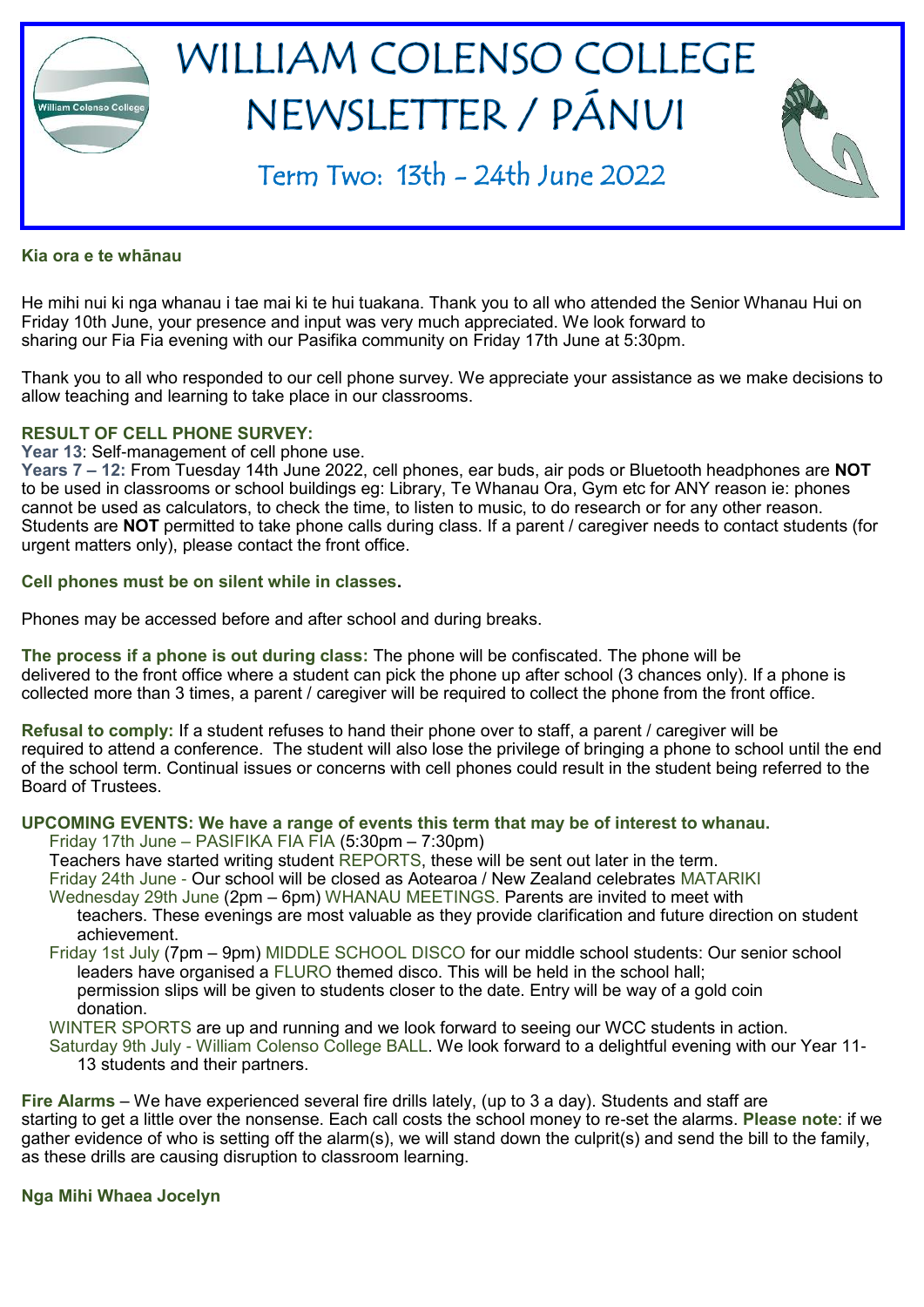### NCEA WORKSHOP

Nau mai, haere mai ki NCEA me te Whanau!

An NCEA workshop for parents/caregivers will be held, **Thursday 7th July, 6pm in the School Whare,** spots prizes will be given out.

The workshop is delivered by NZQA and aims to break down the NCEA system as well as explain how you can support your child at school. The workshop will cover:

- How NCEA works
- NCEA endorsements and how to get them
- University Entrance (UE) and how to achieve it
- Choosing NCEA subjects and creating career pathways
- The importance of Science, Technology, Engineering, and Math (STEM) subjects and
- How you can support your child to succeed

If you think you could benefit from this free workshop or have any NCEA questions you want answered come along. If you could contact the school office to advise your attendance: 831 0180.

### EX STUDENT VISIT



Amar Flood, an ex student of Colenso High School 1987-1991, visited the College last Friday and talked with our senior students.

Amar is a scientist teaching Chemistry at Indiana University, USA. As a professor doing cutting - edge research, he is trying to clean up water by making salt catching molecular 'donuts'. He is also creating new materials to capture light and use it to make new technology such as solar cells.

Amar also founded a business in the early days of medical lasers.



## ATTENDANCE EXPECTATIONS

**Expectations -** Some students have not been in regular attendance for some time now, and a few are needing to remember that a school is a place where all need to cooperate with each other. We would like to remind all that there are expectations of students at William Colenso College. These expectations are designed to allow each person to feel safe, respected, and able to learn.



ASPIRE, ACT, ACHIEVE WAWATATIA, MAHIA, EKEA

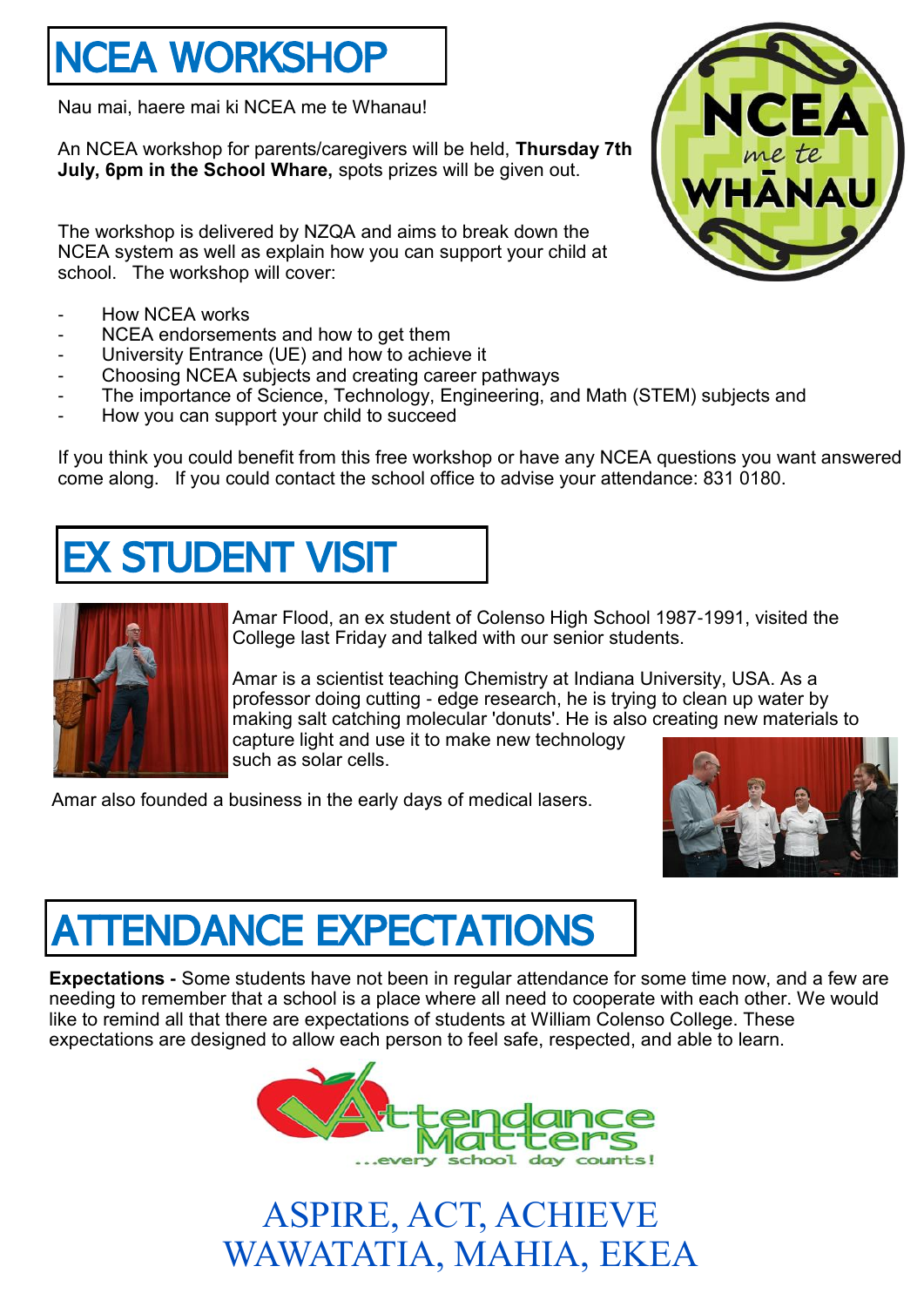### WH**Ā**NAU HUI - PARENT / TEACHER MEETINGS

On Wednesday 29th June from 2pm-6pm we will be holding our whānau hui - parent/teacher meetings. Students will finish school at 1.30pm to allow the meetings to commence at 2pm.

Each meeting will have a 10 minute allocation. This will provide time to have discussion about your child's progress and next steps with their classroom / form teacher. Student reports will also be presented at these meetings.

To book your child's form or classroom teacher meeting please follow these instructions:

Log into: [https://www.schoolinterviews.co.nz/](https://l.facebook.com/l.php?u=https%3A%2F%2Fwww.schoolinterviews.co.nz%2F%3Ffbclid%3DIwAR0NMB4BPsCmUwHFC1pS-0pZeY7S_zeA8MwO_Da2NaxdEQdINFEOL2q4P4E&h=AT0Sm5_BqbT74ZlSs7OvgzT718bf_9WiZww9gFoxvVfCRx028tIUtFEsx7i1n9c2kaLy37UT5fUB8-glVMxh0bkuqlPQmTwlbzs8hz0_YAHKp) Click on "make a booking" tab The "event code" is **fcq2y**  Under the drop down heading 'choose teacher', (your child's form or classroom teacher) Then select your preferred time Parents can also do a booking via the school app under Alerts.

### **THE ONLINE BOOKING SYSTEM WILL BE AVAILABLE FROM WEDNESDAY 15TH JUNE**

# FIAFIA / PASIFIKA EVENT

There will be a Fia Fia evening held by the WCC Pasifika Aiga, Friday 17th June: 5.30pm-7.30pm in the School Hall. Meaai / kai / food from 6pm with MC: Jennifer Simati and performances from WCC students.

Come along enjoy some Meaai / kai / food and let us know what you want for your rangatahi / children's future!



**MISSED A NEWSLETTER? WANT TO KEEP UP WITH WHAT'S GOING ON?**

*Our newsletters can be viewed on our website: www.colenso.school.nz* Or email: keleigh.atkins@colenso.school.nz to register and receive the newsletter electronically